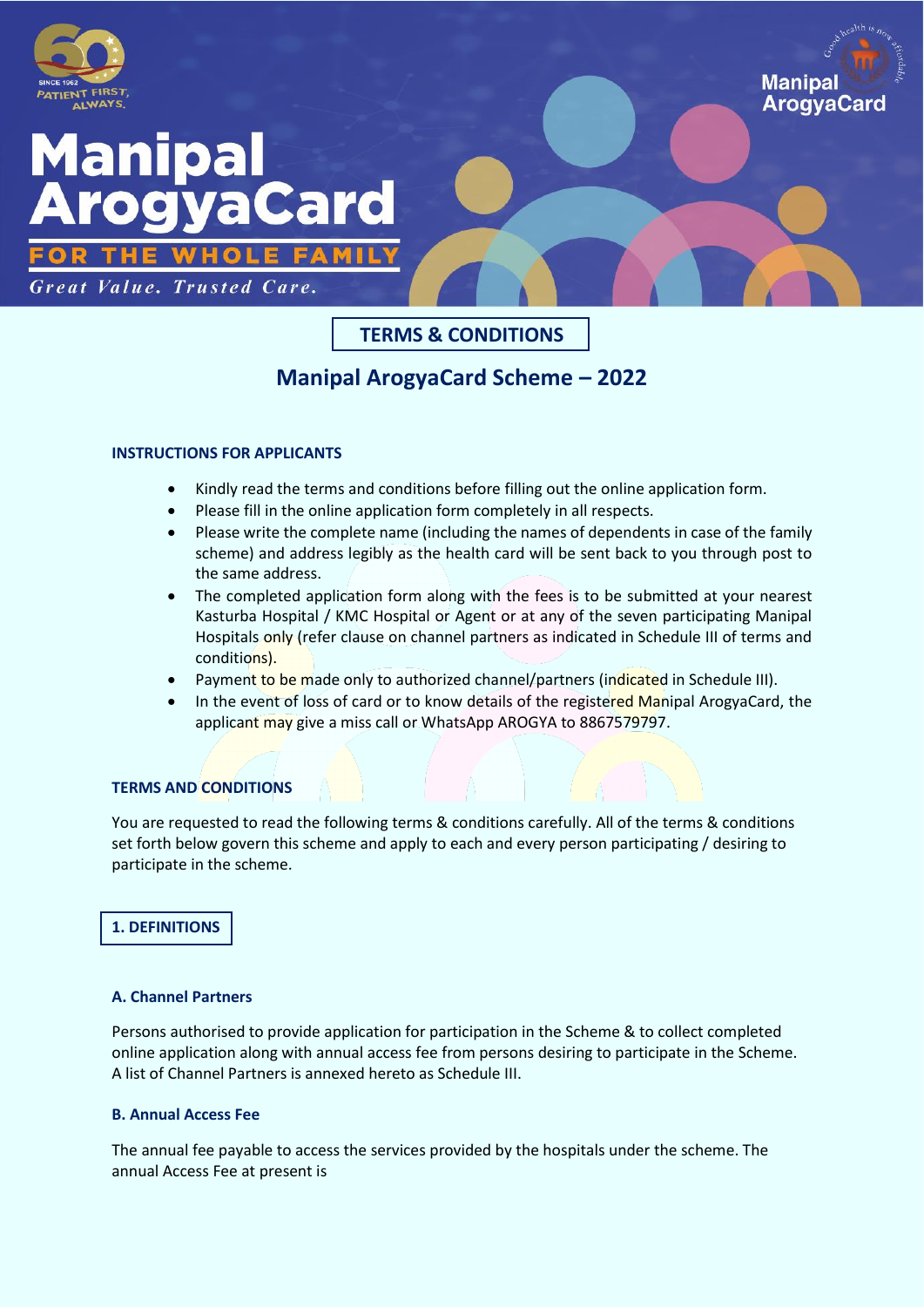#### **One Year Scheme**

- ₹ 300/- for coverage under the Individual Scheme (i.e., coverage for a single individual)
- ₹ 600/- for coverage under the Family Scheme (i.e., coverage for the Individual and his/her family)
- ₹ 750/- for Family+ scheme which includes primary card holder, their family, parents and
- parents-in-law.

#### **Two Year Scheme**

- ₹ 500/- for coverage under the Individual Scheme. (i.e., coverage for a single individual)
- ₹ 800/- for coverage under the Family Scheme. (i.e., coverage for the individual and his/her family)
- ₹ 950/- for coverage under the Family + Scheme. (i.e., coverage for the individual and his /her family and parents-in-law)

| <b>Card Type</b> | <b>Validity</b> | <b>Individual</b> | <b>Family</b> | Family+ |
|------------------|-----------------|-------------------|---------------|---------|
| <b>New</b>       | 2 Year          | ₹500/-            | ₹800/-        | ₹950/-  |
|                  | 1 Year          | ₹ 300/-           | ₹600/-        | ₹750/-  |
|                  |                 |                   |               |         |
| Renewal          | 2 Year          | ₹400/-            | ₹700/-        | ₹850/-  |
|                  | 1 Year          | ₹ 250/-           | ₹500/-        | ₹ 650/- |
|                  |                 |                   |               |         |

#### **C. Applicant**

A person who desires to participate in the scheme & has submitted a duly completed application along with Annual Access Fee to a Channel Partner/Hospital Counter.

#### **D. Closing Date**

The last date on which the application for participation in the Scheme shall be received is 30 November 2022.

#### **E. Family**

The term 'Family' in relation to coverage under the Family Scheme means and includes the primary card holder, spouse and dependent unmarried children below 25 years of age, who the Primary Card Holder has enrolled under his/her membership.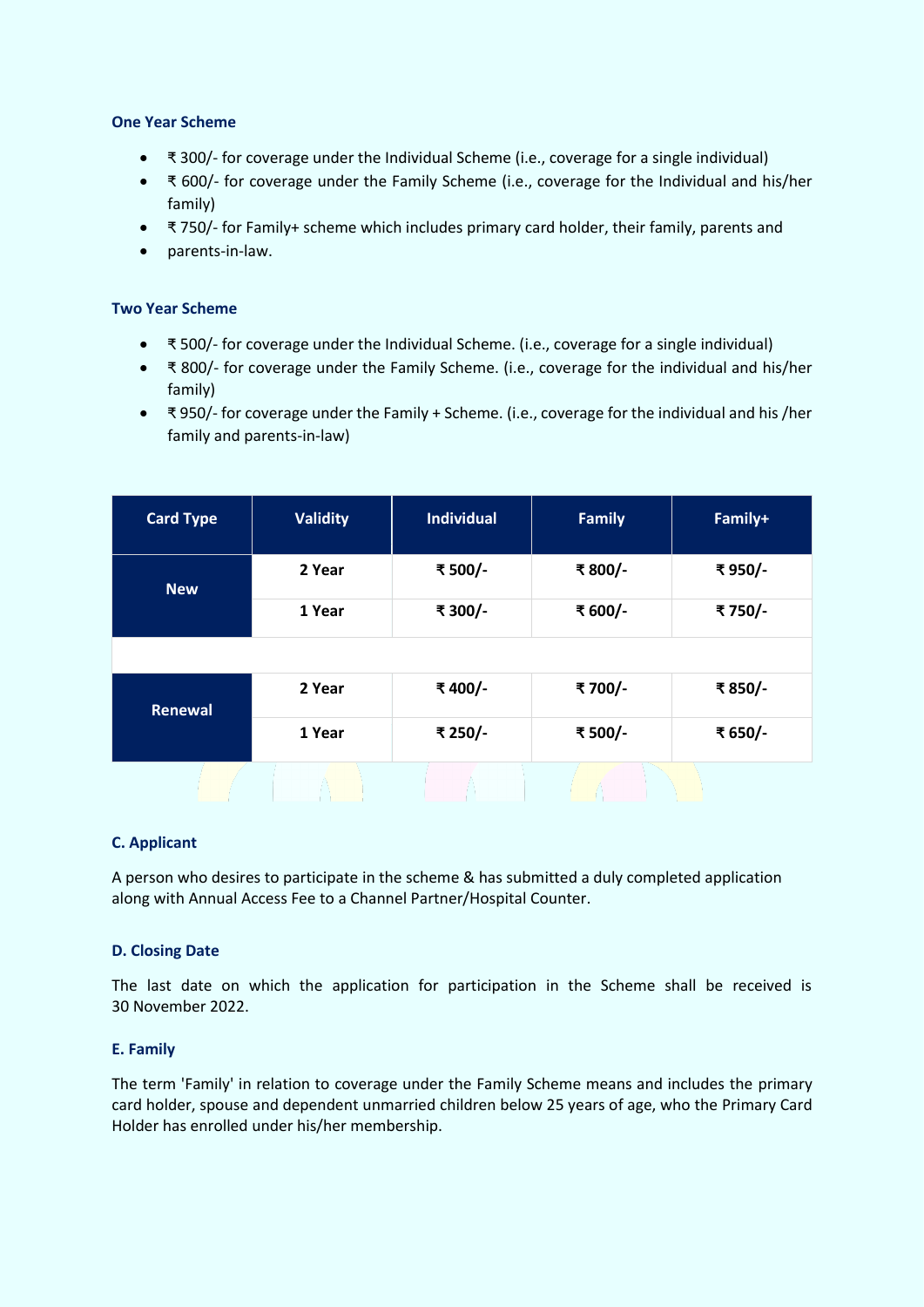#### **F. Family Scheme +**

This card will include all the family members as defined under the family card and parents and in-laws of the family card holder.

#### **G. ArogyaCard**

A smart card is issued to each family/individual. The details will be updated on the server and will be available across the participating hospitals.

#### **H. Hospital**

The Hospitals associated with MAHE, as specified in Schedule - II and added thereto/deleted from time to time.

#### **I. Member**

Persons eligible to access the Services provided by the Hospitals under the Scheme.

#### **J. Primary Card Holder**

A person who is named under the primary card holder section of a filled up ArogyaCard application received at the counter/agent with fee.

#### **K. Scheme**

The Manipal ArogyaCard Scheme (formulated as a community initiative by MAHE having its offices at Madhav Nagar, Manipal - 576 104) under which the Services are provided at a discount through the Hospitals to Members.

#### **l. Services**

All medically necessary services as determined by the respective hospital approached by the member & added thereto/deleted there from, from time to time.

#### **2. APPLICATION STAGE**

- A. A person seeking to participate in the Scheme should duly complete the specified application available. The Applicant should thereafter submit the application completed in all required respects, along with the applicable Annual Access Fee to the Channel Partners or via online self-registration.
- B. The applicant hereby specifically acknowledges and agrees that only the duly completed applications accompanied by applicable Annual Access Fee received before the closing date by MAHE would be considered for participation in the Scheme. In the event of non-receipt of application/Annual Access Fee by MAHE, the Applicant's cause of action lies solely against the concerned Channel Partner. MAHE shall not be held responsible or liable on account of nonreceipt of the application/annual Access Fee for any reason whatsoever.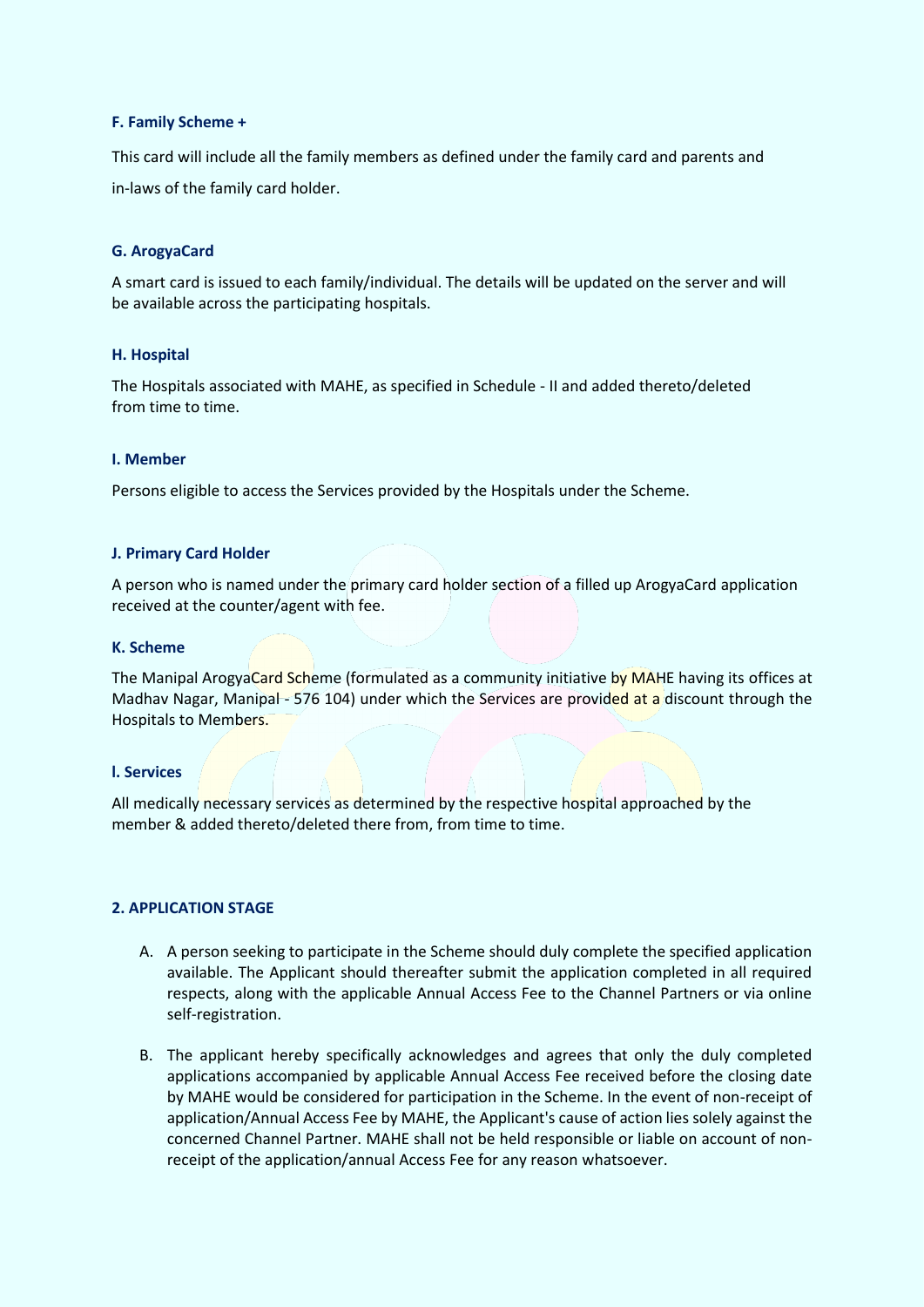- C. Receipt of application/Annual Access Fee by the concerned Channel Partner of MAHE will not constitute acceptance for participation in the Scheme. MAHE reserves the right to reject an application without providing any reason at any time during the course of the scheme. In the event an application is rejected, the entire Annual Access Fee paid by the applicant will be refunded.
- D. Once a duly completed application along with applicable annual access fee received, no request for cancellation will be entertained.

#### **3. SERVICE TO MEMBERS**

A. The services will start with effect from June 06 2022 and have phased validity depending on the date of enrolment till the last enrolment date of 30 November 2022. MAHE reserves the right to change the subscription validity and enrolment dates.

| <b>Enrollment Period</b>                               | Validity start date for<br>One & Two year schemes | Validity end date<br>for<br>One year scheme<br>$-2023$ | Validity end date<br>for<br>Two year scheme<br>$-2024$ |
|--------------------------------------------------------|---------------------------------------------------|--------------------------------------------------------|--------------------------------------------------------|
| $1st$ June - $30th$ June                               | 15 <sup>th</sup> July                             |                                                        | 15 <sup>th</sup> August                                |
| 1 <sup>st</sup> July - 31 <sup>st</sup> July           | 15 <sup>th</sup> August                           | 15 <sup>th</sup> August                                |                                                        |
| 1 <sup>st</sup> August - 31 <sup>st</sup> August       | 15 <sup>th</sup> September                        |                                                        |                                                        |
| 1 <sup>st</sup> September - 30 <sup>th</sup> September | 15 <sup>th</sup> October                          | 15 <sup>th</sup> November                              | 15 <sup>th</sup> November                              |
| 1 <sup>st</sup> October - 31 <sup>st</sup> October     | 15 <sup>th</sup> November                         |                                                        |                                                        |
| 1 <sup>st</sup> November - 30 <sup>th</sup> November   | 15th December                                     |                                                        |                                                        |

- B. All the members would be issued Manipal ArogyaCard. In the event of misuse of the ArogyaCard the membership to the scheme is liable to be cancelled and no refund will be made. The membership to the scheme is non-transferable and no responsibility is owed to non- members.
- C. In the events the ArogyaCard is lost, stolen, destroyed or damaged, a duplicate shall be issued only on 1 provision of requisite identification and proof of participation in the scheme; and 2 payment of an amount of Rupees Hundred (₹100/-) towards handling charges.
- D. The Member shall be governed by the terms conditions and policies of the relevant hospitals while availing the Services.
- E. Inpatient admissions are subject to availability of beds at the time of such admission. All admission formalities to be followed and the discount is applicable on the total bill excluding consumable and medicine costs.
- F. Members are eligible to be admitted only to the General Ward and applicable higher wards, in case of inpatient admission. In the event of a member desiring to be admitted to a higher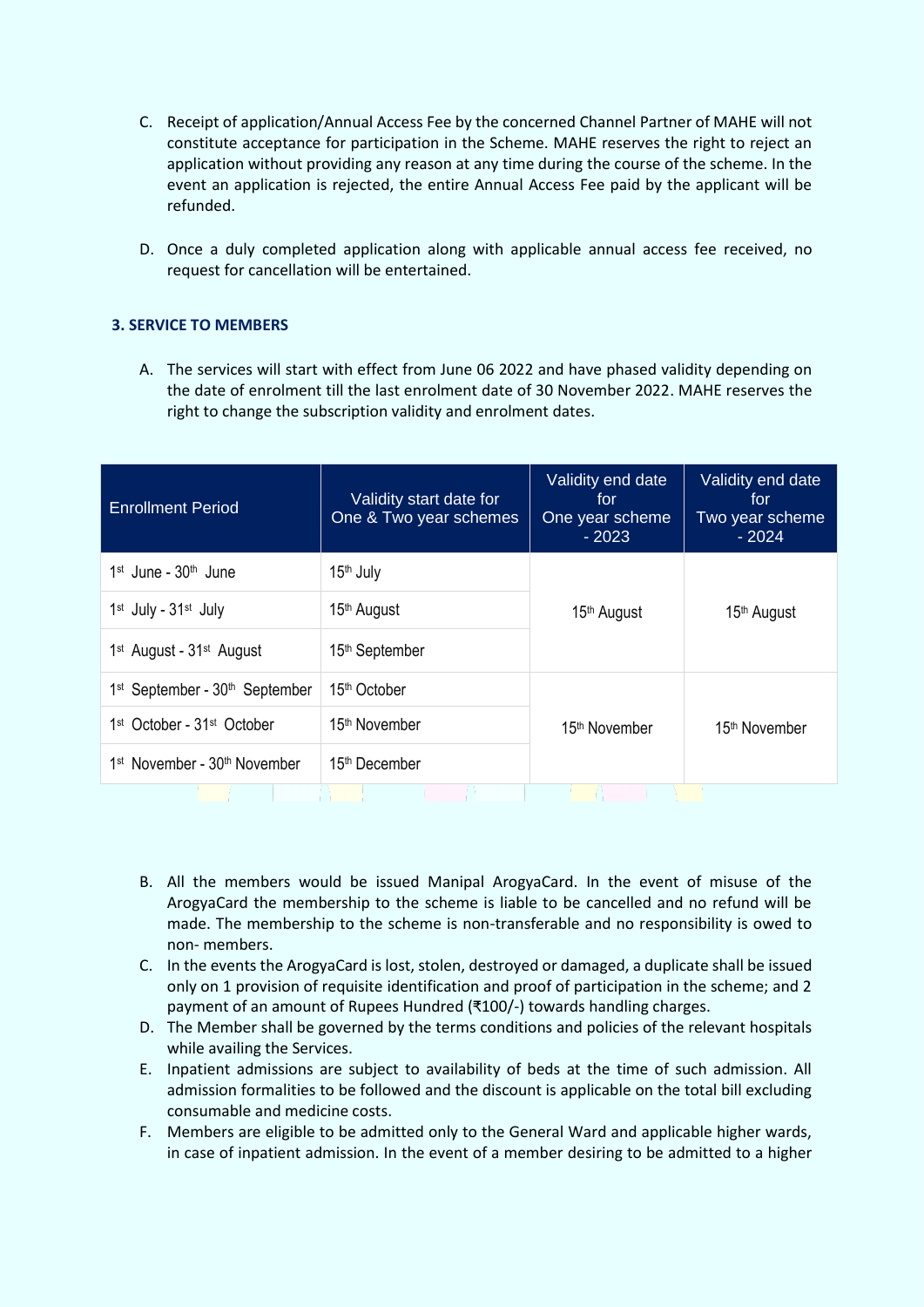category of ward he/she shall pay the charges applicable to such ward and not the difference between the charges applicable to general ward and such private/semiprivate ward.

- G. No benefits other than those specified herein shall be made available to a member.
- H. It is acknowledged and agreed that services added by a hospital after the closing date may not be extended to members. The decision in this regard shall be taken by the concerned hospital, and such decision shall be final.
- I. Members shall not be eligible for reimbursement of any expenses incurred to a Member.
- J. For prescription drugs, consumable, materials, investigation, procedures and/or services, the Members shall pay separately as the same are received/availed. Member should hereby agree to accept responsibility for any & all bills not covered under the Scheme. (Covered under Schedule I).
- K. Renewal if any, of the ArogyaCard shall be entirely at the discretion of MAHE and shall be under a set of fresh terms and conditions framed at that time.
- L. In the event of any major disaster or epidemic, the hospital shall render services in so far as is practical, according to their professional judgement within the limitations of those facilities and personnel, which are then available.
- M. It is specifically acknowledged that the scheme is purely a facility to the members to avail of the services at the hospitals in payment of Annual Access Fee, and is not a health insurance program. The Member acknowledges that MAHE, Channel Partners and the Hospitals are not liable in case of death disability, injury, damage, hospitalization or other event and agrees that he /she will not hold MAHE, Channel Partners or the Hospitals responsible in any manner for compensation, recovery of compensation, damages or other claims.
- N. MAHE may change, add or modify all or any of the terms and conditions set out herein without any advance notice. MAHE reserves the right to assign its right and duties herein, to any party at any time without notice to the Members.
- O. MAHE reserves the right to cancel the Scheme at any time after the expiry of the sixth month from the Closing Date. On such cancellation, MAHE shall refund the Annual Access Fee paid by a Primary Card Holder, after deducting an amount proportionate to the period of coverage under the Scheme.
- P. Settlement of any dispute related to the scheme is subject to the exclusive jurisdiction of the courts in Udupi only.
- Q. If any provision/s contained herein are found to be invalid by any court having competent jurisdiction then the invalidity of such provision shall not affect the validity of the remaining provisions, which shall remain in full force and effect.
- R. Any cause of action that a Member may have with respect to the Scheme must be commenced within one year after the claim or cause of action arises or such claim or cause of action is barred.
- S. Not with standing any other terms or conditions, in no event shall MAHE, the Channel Partners or the Hospitals be liable for any failure, delay, or impairment in the performance of their obligations, in any manner in whole or part to Acts of God severe weather conditions, labour disruptions, governmental decrees or controls, insurrections, war risks, shortages of supplies, or any other circumstances or causes beyond their control.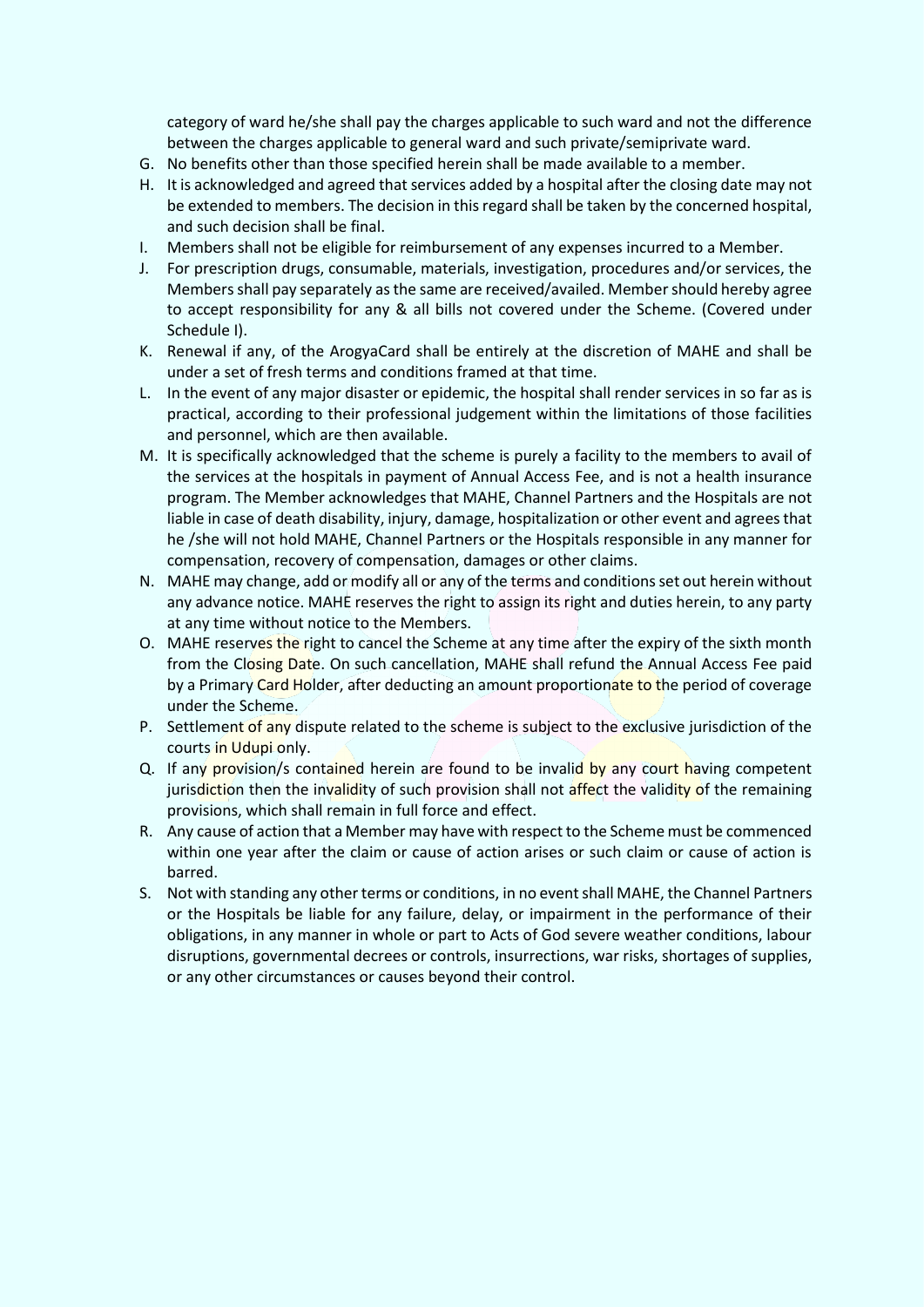#### **4. DISCLAMER OF WARRANTEE AND LIMITATION OF LIABILITY**

- A. The member acknowledges that the services are provided on 'as is' basis no representation or warranties whatsoever, express or implied, including but not limited to representations or warranties as to description quality, productiveness accuracy nature of correctness or fitness or service for a particular purpose are made.
- B. The member assumes all risk for selection and use of the service. The member shall be solely responsible for any error misstatements, forgery, negligence delays, inaccuracies, acts or omissions in connection with the delivery of services.
- C. On behalf of the member and any person who uses the services or products under the health card the member releases, acquits, and discharges MAHE, channel partners and the hospitals from any and all liabilities, claims, demands, actions, and causes of action that the member, his family and/or their legal representatives may have, by reason of any damage (whether or not personal) or injury (whether or not personal) sustained as a result of or during the use of any and all services and/or products available under or through the health card.
- D. The member agrees to indemnify and hold obligations, owing, channel partners and the hospitals harmless from any claims, lawsuits, proceedings, costs, attorney's fees, damages or other losses (collectively losses) arising out of or relating to the member's use or non use of the services, in all cases including but not limited to losses for tort, personal injury, medical malpractice or product liability without limiting the generality of the foregoing in no event shall obligations, owing, and/or the channel partners and/or the hospitals be liable for any special, incidental, consequential, or indirect damages, including damages for loss of liable for any special, incidental, consequential, or indirect been advised of the possibility of such damages.
- E. In any event, the total liability (if any) on the part of obligations, owing, channel partners and the hospitals, whether arising under contract or otherwise, is limited to the fees received from or on behalf of the concerned member under this scheme.